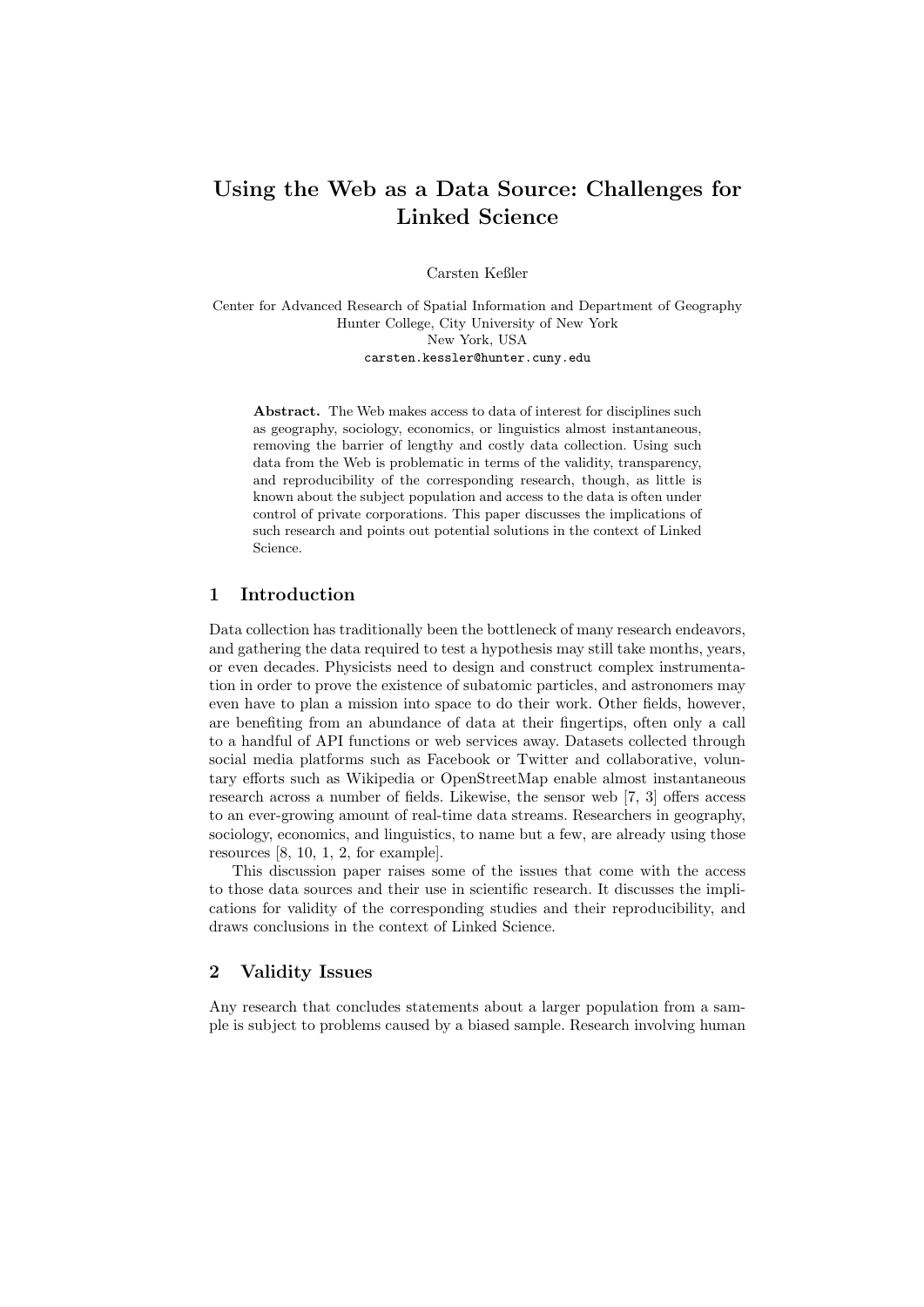#### 2 Carsten Keßler

subjects can easily find correlations that do not exist at a larger scale if the population investigated is not balanced with respect to the parameters under consideration. As an example, if the goal of a study is to see if there is a correlation between someone's age and the likeliness that they like red wine,<sup>1</sup> the population under consideration must be balanced in terms of other personal and social attributes, such as gender, race, education, and income. If the sample population in our hypothetic study is not chosen appropriately, consisting largely of elder women and younger men, the results might indicate that there is a larger preference for red wine in elder people than in younger people, when in reality, it might be that women prefer red wine more often than men.

This fictional example shows that careful design of the sample population is crucial to come to valid conclusions.<sup>2</sup> Research that draws heavily from social media data, however, is especially prone to this problem, because (a) too little is known about the participants in a study, and (b) the attributes known about the participants are very hard to verify. Moreover, different social media platforms are often used by user groups with different, but distinct, profiles. After all, social media is being used to socialize with peers, which will often have at least some demographic properties in common. It is hence difficult to use social media data for studies that are supposedly saying something about the general population. In reality, many of these studies are most likely really only saying something about the users of a specific social media service; this is along the lines of the old joke that many psychology studies do not really say anything about the general public, but a lot about psychology students, as this is the main group taking part in their human participants tests.

## 3 Reproducibility Issues

Using social media data in research also entails problems for the reproducibility of any studies. User profiles and the data available are in a constant flux, so that it is virtually impossible to replicate a study with the same set of users. While studies that test general statements about the user population of a service ("Are Facebook users more inclined to conservative political positions than Twitter users?") can be replicated in principle, this is only possible as long as the service is available, makes the required information available through its API, and maintains a large user base; all of these factors are outside of the control of the investigator. Finally, data archiving is problematic because in their terms of service, many social networks prohibit making local copies of their data obtained through APIs. Even if such archiving is permitted, the large volume of the data can make archiving difficult or at least expensive.

 $^{\rm 1}$  Clinite [6] suggests that there is no such relationship.

<sup>2</sup> This is a particular pitfall for studies that aim at finding a certain correlation predicted in the hypothesis, and ultimately lead to constructed correlations. The website http://www.tylervigen.com/spurious-correlations has some very obvious, yet entertaining examples of such constructed correlations.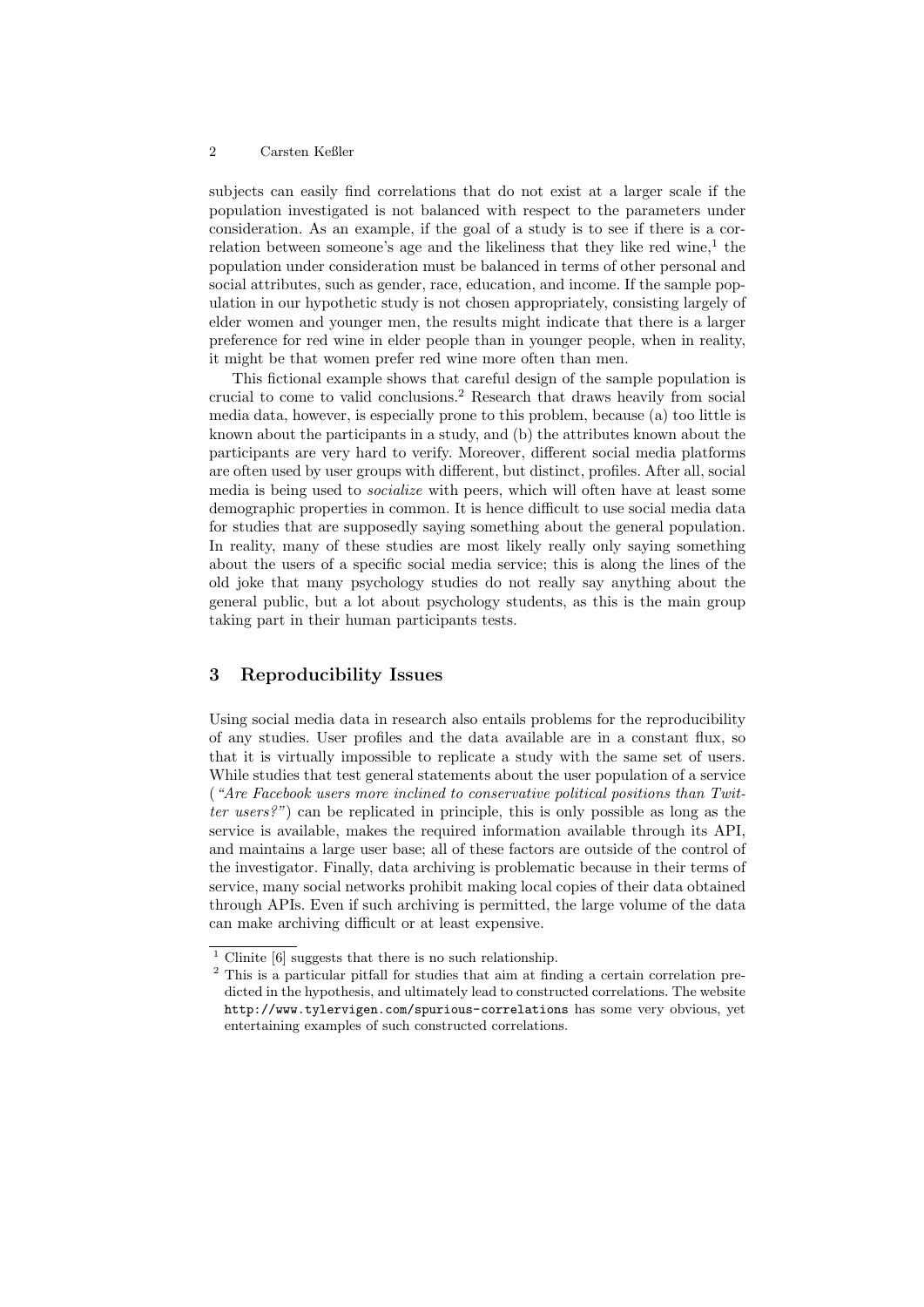Some recent studies have also raised transparency concerns. They have been conducted by some social networks' in-house research teams who had access to data that is not available to anybody outside of the company at that scale [4, 5]. This renders reproducibility completely impossible and forces outside reviewers and researchers to blindly trust the stated results. It also raises the question whether such results should be accepted for publication in the first place. For the studies cited above, the reviewers have decided that the community should know about this research, despite the fact that the basic principle of reproducibility has been violated. The research community will have to come to a consensus for handling such cases as more and more potentially interesting data is collected by private, commercial services that do not provide outside researchers access to their main asset.

## 4 Implications and Conclusions for Linked Science

Openness, transparency, and reproducibility are core principles of Linked Science [9]. While the scientific community is developing and testing approaches and technologies for data publishing and archiving, they do not work well for research on data from sources such as social media or sensor networks. This kind of data can be hard to archive and make publicly accessible because of the sheer volume, or because of restrictive terms of service of commercial providers. In order to address the latter point, a legislative effort may be required that legalizes data archiving from publicly accessible APIs for research purposes. The scientific community also needs to decide whether it wants to make reproducibility optional, allowing researchers at commercial enterprises to report on findings that no one else can verify or reproduce.

A stricter enforcement of reproducibility and transparency principles for the acceptance of journal and conference submissions is required to solve this problem. The Linked Science principles of semantically annotating, interconnecting, and publishing scientific resources show that the technologies for these processes are already there. Efforts to develop executable papers that automatically perform the data analysis steps of a study show that the added value of providing these resources go beyond theoretical reproducibility—they actually reproduce the data analysis. Enforcing the publishing of these resources will also require legal certainty for researchers who work with data from private corporations. As their role as data providers for research is growing, legislation is needed that allows archiving of data obtained from their public APIs. The scientific community hence needs to be more strict about its core principles, leveraging the opportunities offered by technology-driven frameworks such as Linked Science, while the legal circumstances have to be adjusted to ensure transparency without risking lawsuits.